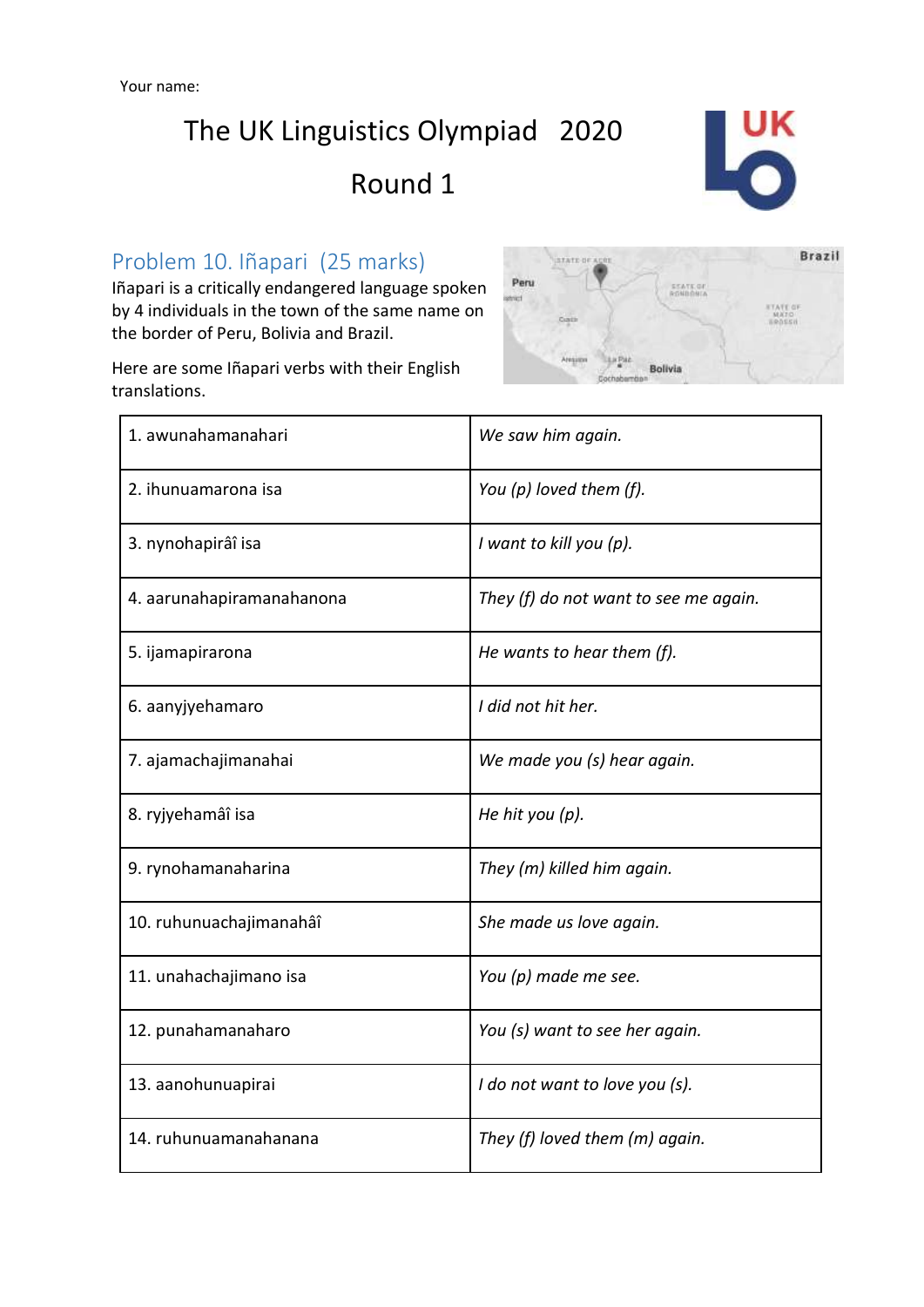## The UK Linguistics Olympiad 2020 Round 1



**Q10.1.** On your answer sheet, translate the following Iñapari verbs into English:

- a. pijamamâî
- b. aaihunuapiramanahanana
- c. aaawynohachajimâî isa

**Q10.2.** On your answer sheet, translate the following English phrases into Iñapari:

- a. She wants to kill you (p) again.
- b. I made him hear.
- c. You (s) did not love them (f).

**Q10.3.** On a separate sheet, explain your answers. **NB Your explanation will only be marked if you are on the borderline.**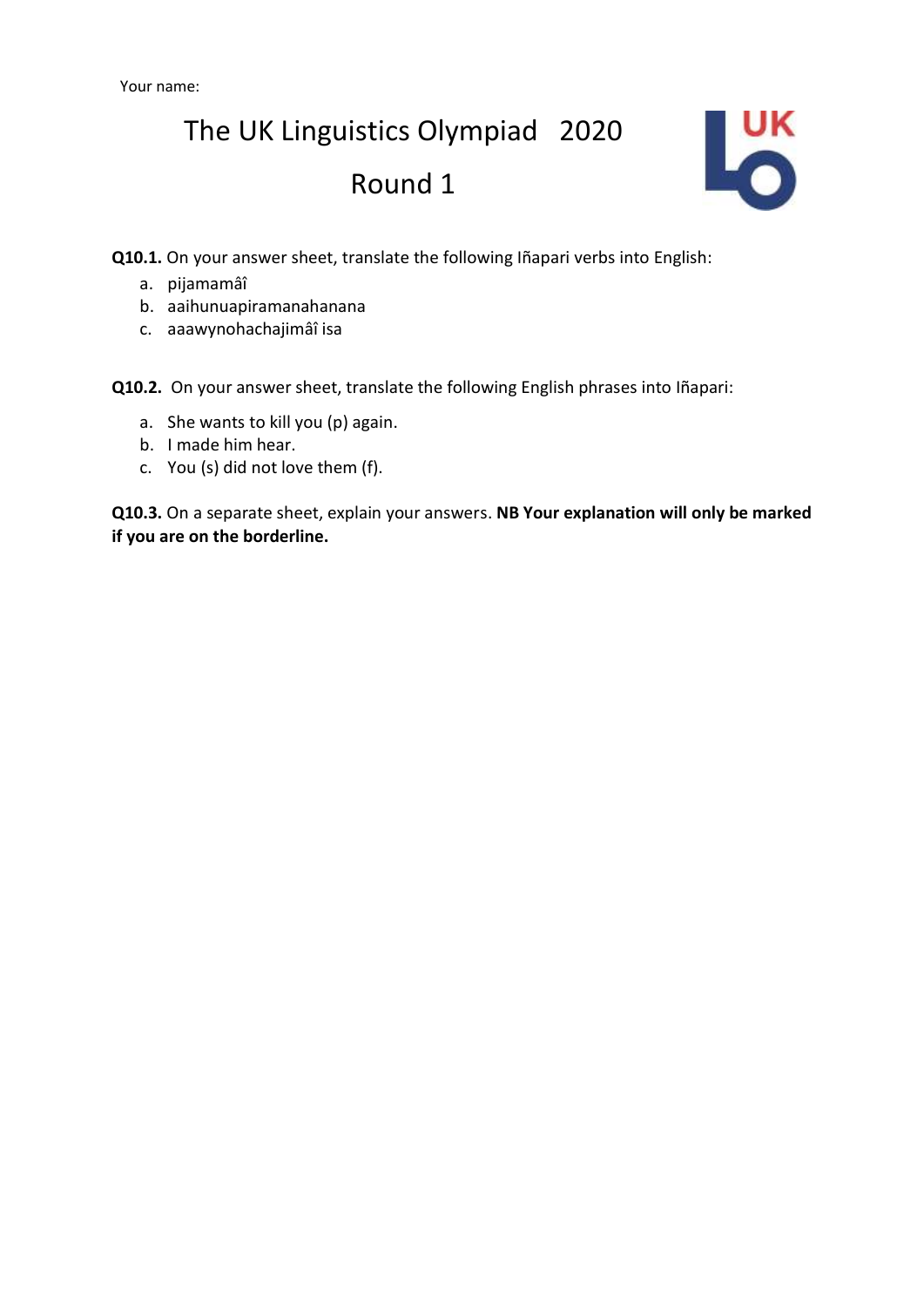# The UK Linguistics Olympiad 2020 Round 1



#### Solution and marking.

Scoring: (max 34)

- 10.1: 1 point for each element (separated below by +) (max 17)
	- o Insist on correct gender and number for *they/them* and *you*
- 10.2: 1 point for each element (separate below by +) (max 17)
	- o Ignore spaces.
- 10.3: Do not mark the explanation; this will only be marked for borderline candidates.

| 10.1a. | You $(s)$ + hear+d + us. $(4)$                                   |
|--------|------------------------------------------------------------------|
| b.     | They $(m)$ + do + not + want to + love + them $(m)$ + again. (7) |
| c.     | We + did + not + make + you (p) + kill. (6)                      |
| 10.2a. | r+ynoha+pira+ma+nahâ+î + isa (7)                                 |
| b.     | no+jama+chaji+ma+ri (5)                                          |
| c.     | aa+pi+hunua+ma+rona (5)                                          |